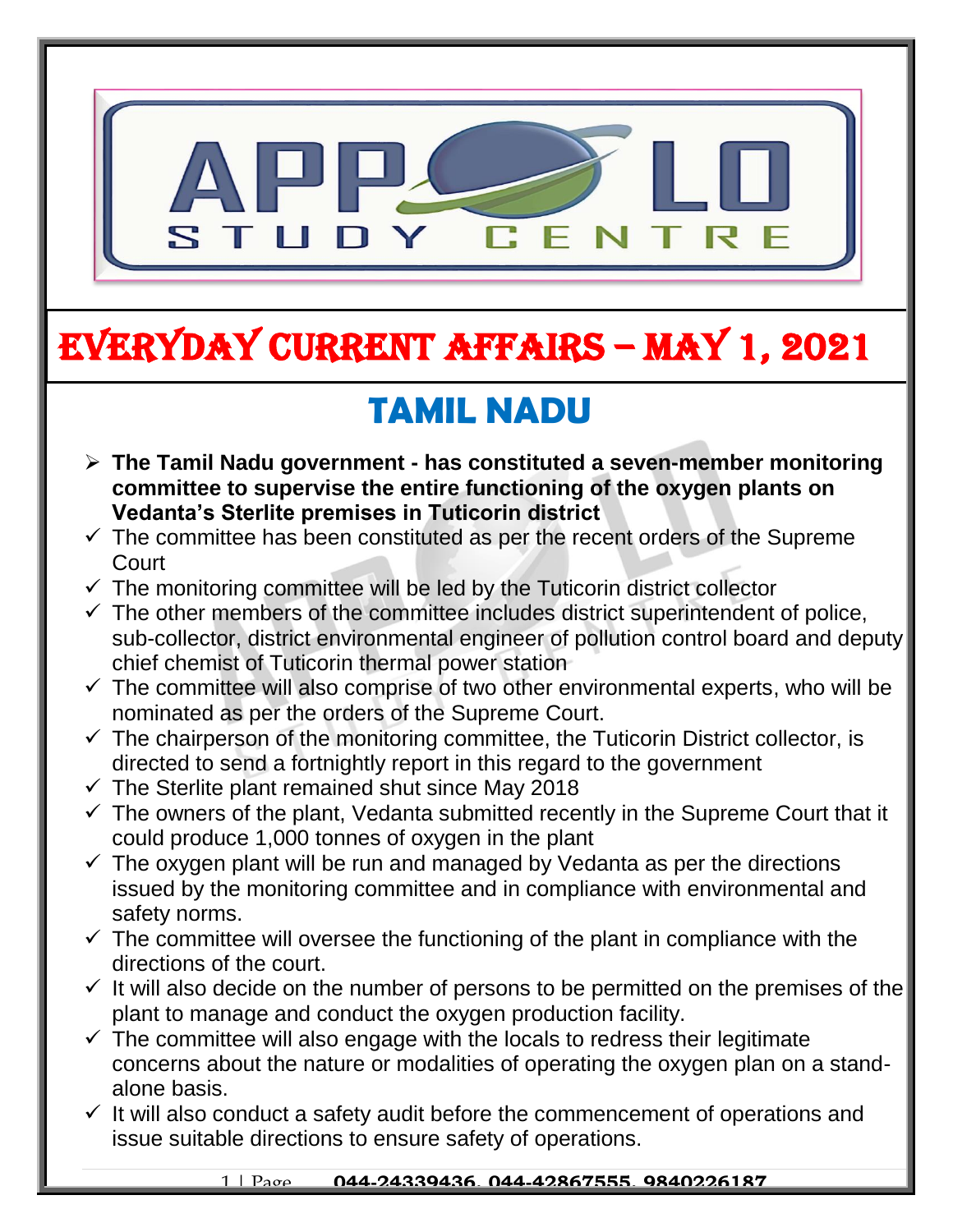- $\checkmark$  On the other hand, Sterlite will submit a detailed action plan regarding starting of oxygen production to the committee
- **The prestigious Geographical Indication (GI) tag - has been sought for the Kanyakumari Matti banana.**



- $\checkmark$  The application for the GI tag was filed by Kanyakumari Banana and Horticulture Farmers Producer Company Limited
- $\checkmark$  It was facilitated by NABARD's Madurai Agri Business Incubation
- $\checkmark$  The Nagercoil area of Kanyakumari district is believed to be the area of origin of cultivation of Matti banana
- $\checkmark$  The Nagercoil banana is also mentioned in many ancient books.
- $\checkmark$  It is a traditional table variety, is highly fragrant, sweet with sub-acid flavour, firm texture and powdery nature.
- $\checkmark$  The fruit is used as baby food and has medicinal value for health improvement.
- $\checkmark$  The tribes of Western Ghats use the corm extract of Matti for curing from jaundice.
- $\checkmark$  Normally, banana isn't recommended to infants' diet to avoid cold problems up to six months
- $\checkmark$  But, Matti is included in the diet of the infants in the Kanyakumari area due to low TSS (total soluble solids) value
- $\checkmark$  The Matti takes about 15 months to mature from the time of planting to harvest stage.
- $\checkmark$  'Semmatti' (red Matti), 'Then Matti' (honey Matti) and 'Malai Matti' (Hill Matti) are the varieties of Matti banana.
- $\checkmark$  For long distance transport, harvesting is done when it has attained 75%-80% maturity.
- $\checkmark$  GI tags are issued for produce or products originating from, and having unique qualities corresponding to a specific geographical area.
- $\checkmark$  The tag gives exclusive right to its holders over the uniqueness of the product.
- $\checkmark$  This also ensures that none other than the right holders can claim or use the product name attributing to its geographical origin.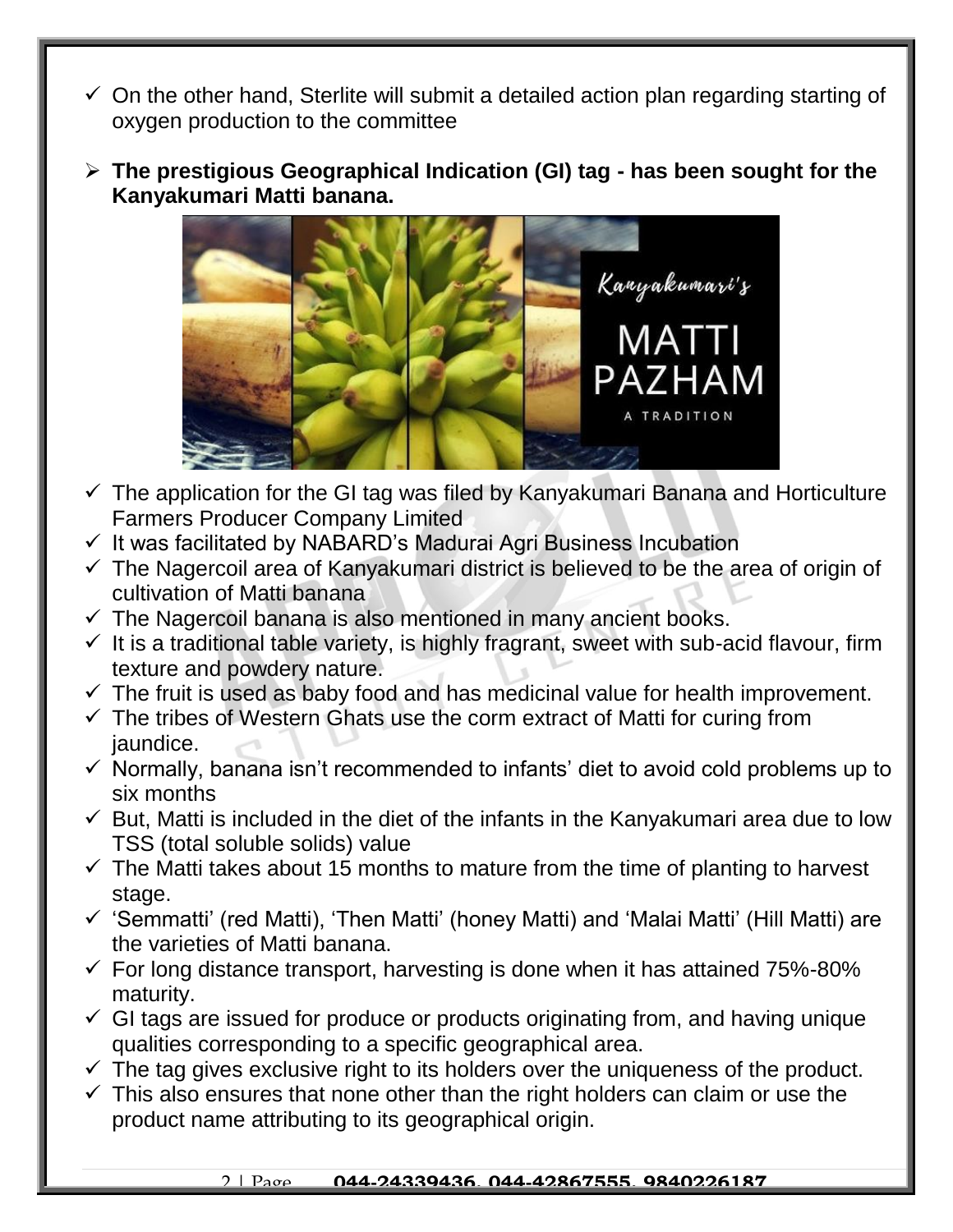- $\checkmark$  Tamil Nadu is the only state to have a nodal officer for the GI scheme in the entire country
- $\checkmark$  The Union ministry of commerce had asked earlier all the states to appoint nodal officers to promote GI registration of native products.

## **NATIONAL**

- **The nationwide vaccination drive for the 18-44 age group – to commence only in six states on May 1**
- $\checkmark$  All other states and Union territories are facing vaccine shortage
- $\checkmark$  Hence, they have either deferred vaccination by a few days or not sure about starting the exercise.
- $\checkmark$  The six states that will commence the exercise are Maharashtra, Rajasthan, UP, Chhattisgarh, Gujarat and Odisha
- $\checkmark$  Even in these six states the start will just be a 'formality' and limited to few districts
- $\checkmark$  In Maharashtra, CM Uddhav Thackeray announced that everyone in the 18-44 age group would be vaccinated and the state would bear the cost of the coverage.
- $\checkmark$  In Uttar Pradesh, the drive will start on May 1 in only seven of the total 75 districts.
- $\checkmark$  Rajasthan will start the drive in only three of the 33 districts Ajmer, Jaipur and **Jodhpur**
- $\checkmark$  Gujarat CM Vijay Rupani announced that vaccination for the age group will start in 10 out of 33 districts which have the highest load of Covid-19 positive cases.
- $\checkmark$  The Odisha government announced the start of vaccination from May 1 after it received a consignment of 1.5 lakh doses of Covaxin a day earlier
- $\checkmark$  Further, Chhattisgarh government will roll out the drive from May 1, but will give priority to Antyodaya cardholders and Particularly Vulnerable Tribal Groups (PVTGs).
- **In Tamil Nadu, there is no adequate stock of vaccines and hence the next phase of vaccination for all adults above 18 years of age will not start on May 1**.
- $\checkmark$  The existing programme of vaccinating citizens above 45 will, however, continue across the state.
- **The railways - will go for 100% online payment for all services related to freight movement from June 1, 2021**
- $\checkmark$  The online payment system will be provided through Freight Business Development (FBD) portal via SBI's payment gateway
- $\checkmark$  The online payment will be available through all modes such as net banking, RTGS, NEFT, credit card, debit card and UPI through the customer's dashboard.
- $\checkmark$  Till now, the Indian Railways was issuing electronic railway receipts and customers were making e-payment.
- $\checkmark$  As of today, even for ancillary charges other than freight charges, customers are not using this online payment facility.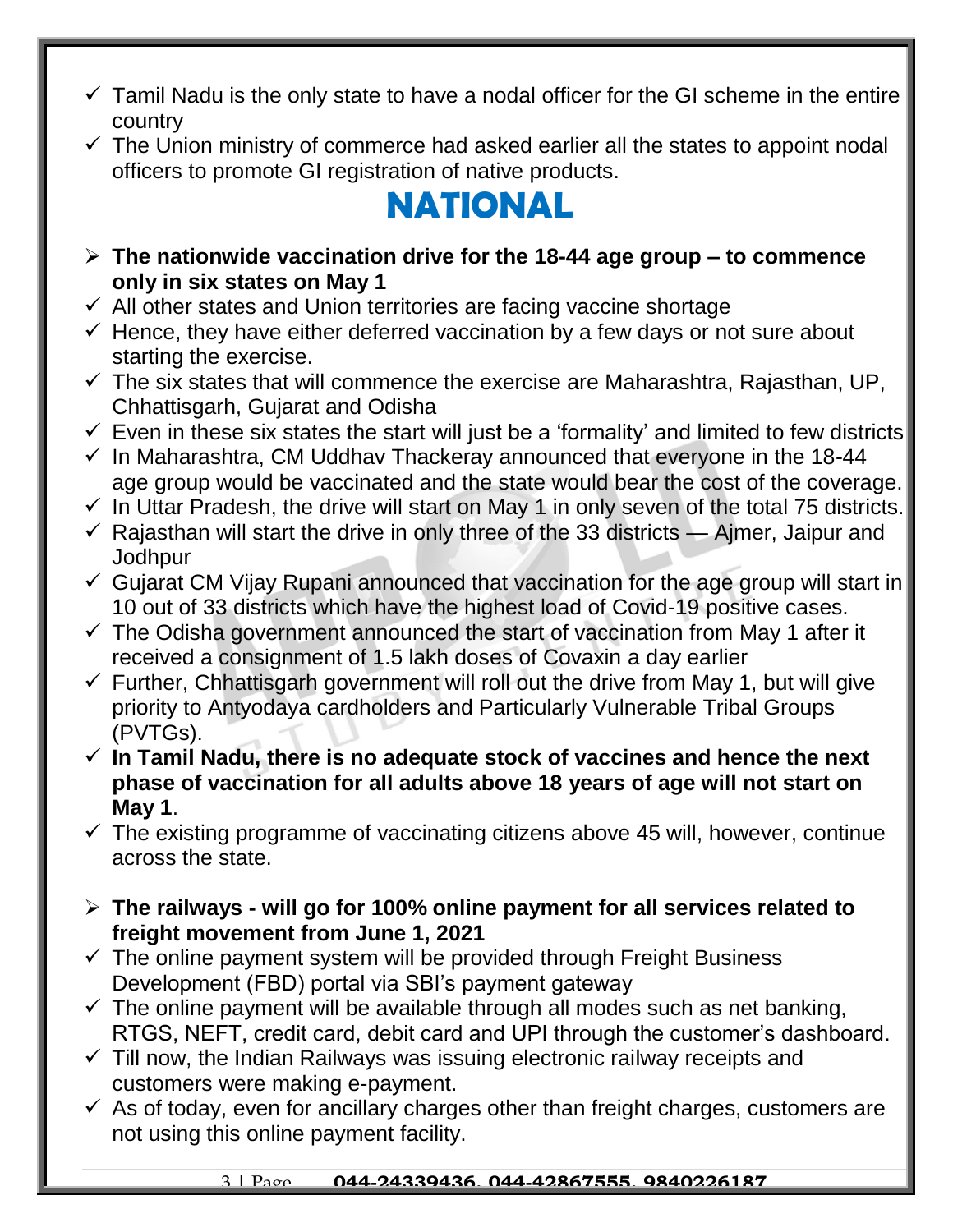- $\checkmark$  At present, the customers keep bank guarantees to avail the facility, which is being removed now.
- $\checkmark$  The online payment system will be available 24x7.
- $\checkmark$  Customers willing to avail the facility will be required to register themselves on the FBD portal.
- **The Centre – set a record foodgrain production target of 307 million tonnes (MT) for the 2021-22 crop year**
- $\checkmark$  The target has been kept based on predictions of 'normal' monsoon rainfall this year
- $\checkmark$  The target is 1.3% (4 MT) higher than the estimated foodgrain production of 303 MT in the pandemic-hit year of 2020-21.
- $\checkmark$  Almost all foodgrains saw a higher target compared to the previous year's output
- $\checkmark$  In particular, the government set the highest target of 4% higher than 2020-21 for climate resilient and less water-consuming coarse cereals such as jowar, bajra, maize, ragi and small millets.
- $\checkmark$  Under the 2021-22 targets, wheat, pulses and water-consuming paddy or rice may see a growth of less than 1% compared to their 2020-21 production.
- $\checkmark$  The target also includes151 MT of Kharif crops, that includes 121 MT paddy, and 156 MT of Rabi crops, which includes 110 MT of wheat
- $\checkmark$  The new higher target of almost all foodgrains was released during the Kharif conference on April 30
- $\checkmark$  During the conference, the agriculture ministry discussed preparedness of the upcoming sowing season with representatives of states

| Target of food-                                | <b>Crop Year</b>    | Output (In MT)<br>(previous record) | 265 |
|------------------------------------------------|---------------------|-------------------------------------|-----|
| grain output in                                | 2013-14             |                                     |     |
| 2021-22:                                       | 2014-15*            |                                     | 252 |
| 307 MT                                         | 2015-16*            |                                     | 251 |
|                                                | 2016-17             |                                     | 275 |
|                                                | 2017-18             |                                     | 285 |
|                                                | 2018-19             |                                     | 285 |
| Million Tonnes (MT)<br>Figures are rounded off | 2019-20             |                                     | 297 |
| Crop Year: July-June cycle                     | 2020-21             |                                     | 303 |
| * 2014-15 and 2015-16 were<br>drought years    | 2021-22<br>(target) |                                     | 307 |

- $\checkmark$  On April 16, the India Meteorological Department (IMD) had predicted overall 'normal' monsoon rainfall during June-September period across the country
- $\checkmark$  Accordingly, the seasonal rainfall is likely to be 98% of the long period average (LPA) with a model error of +/- 5%.
- $\checkmark$  The LPA of the season rainfall over the country as a whole for the period 1961-2010 is 88 cm.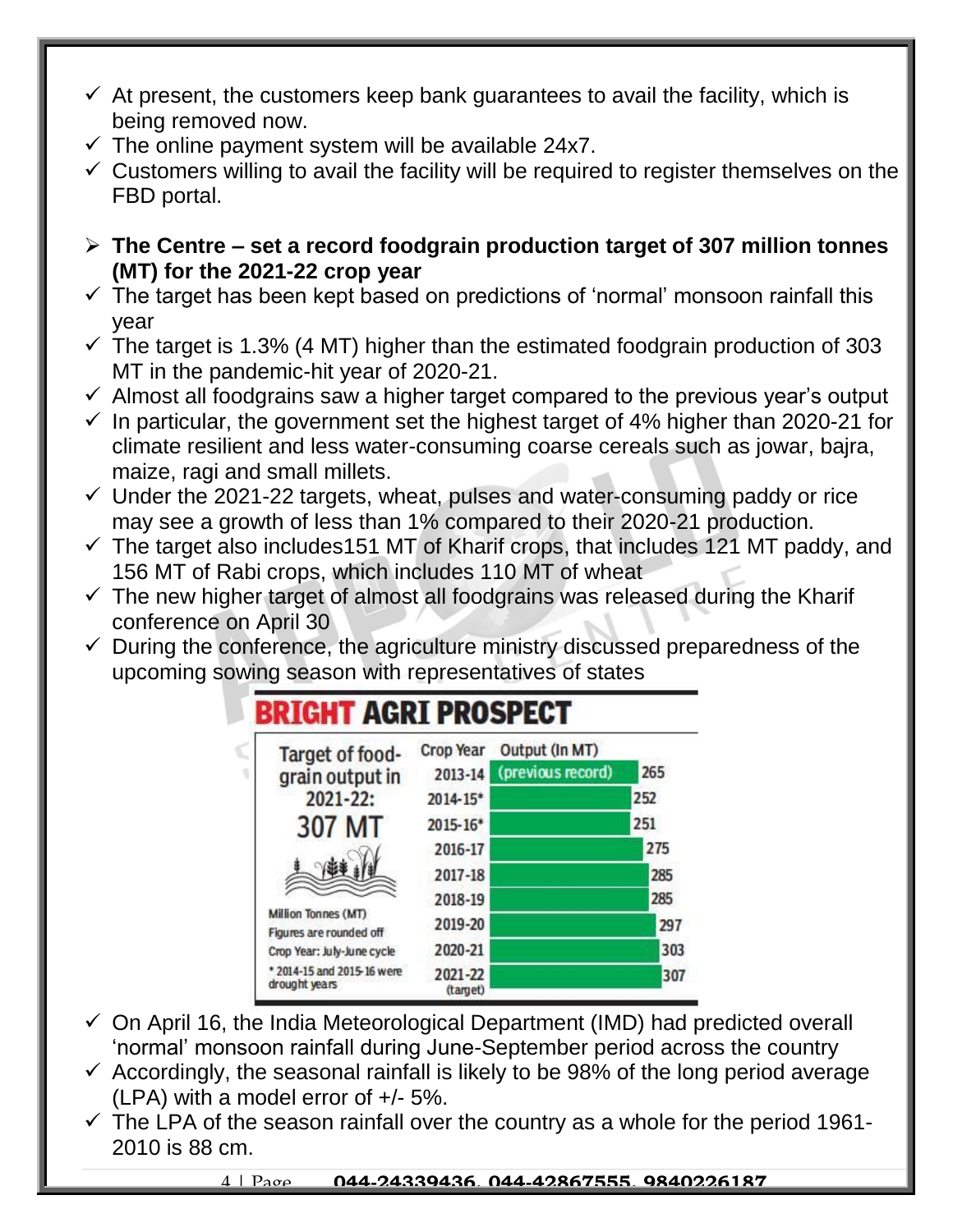- $\checkmark$  The rainfall to an extent of 96-104% of the LPA is considered 'normal' while rainfall below 90% of the LPA is considered deficient or 'drought'
- $\checkmark$  The IMD's prediction shows that the 2021 monsoon will be the third consecutive year of good rainfall after 2019 and 2020
- $\checkmark$  The country had also seen the best results in overall food-grains production in 2019-20 and 2020-21.
- $\checkmark$  On the other hand, two consecutive drought years (2014 and 2015) had seen a dip in foodgrains production in 2014-15 and 2015-16 crop years

### **DEFENCE**

- **On April 30, Defence minister Rajnath Singh – granted special emergency financial powers to the armed forces for providing Covid-related assistance to the general public**
- $\checkmark$  The Minister invoked "special provisions" to grant the financial powers to formation commanders around the country
- $\checkmark$  Accordingly, the 15-lakh strong armed forces can now establish and operate quarantine facilities and hospitals
- $\checkmark$  It can also undertake procurement of equipment and stores, apart from provisioning of various services and works required to support the ongoing efforts against the pandemic.
- $\checkmark$  Under the powers, the Army, Navy and IAF vice chiefs, chief of integrated defence staff, general officer commanding-in-chiefs and equivalents have been given full authority.
- $\checkmark$  Corps commanders/area commanders, in turn, have been delegated powers up to ₹50 lakh per case
- $\checkmark$  The division/sub area commanders and equivalents have been delegated powers up to ₹20 lakh per case.

### **OBITUARY**

**Soli Sorabjee (91 years), former Attorney General of India**

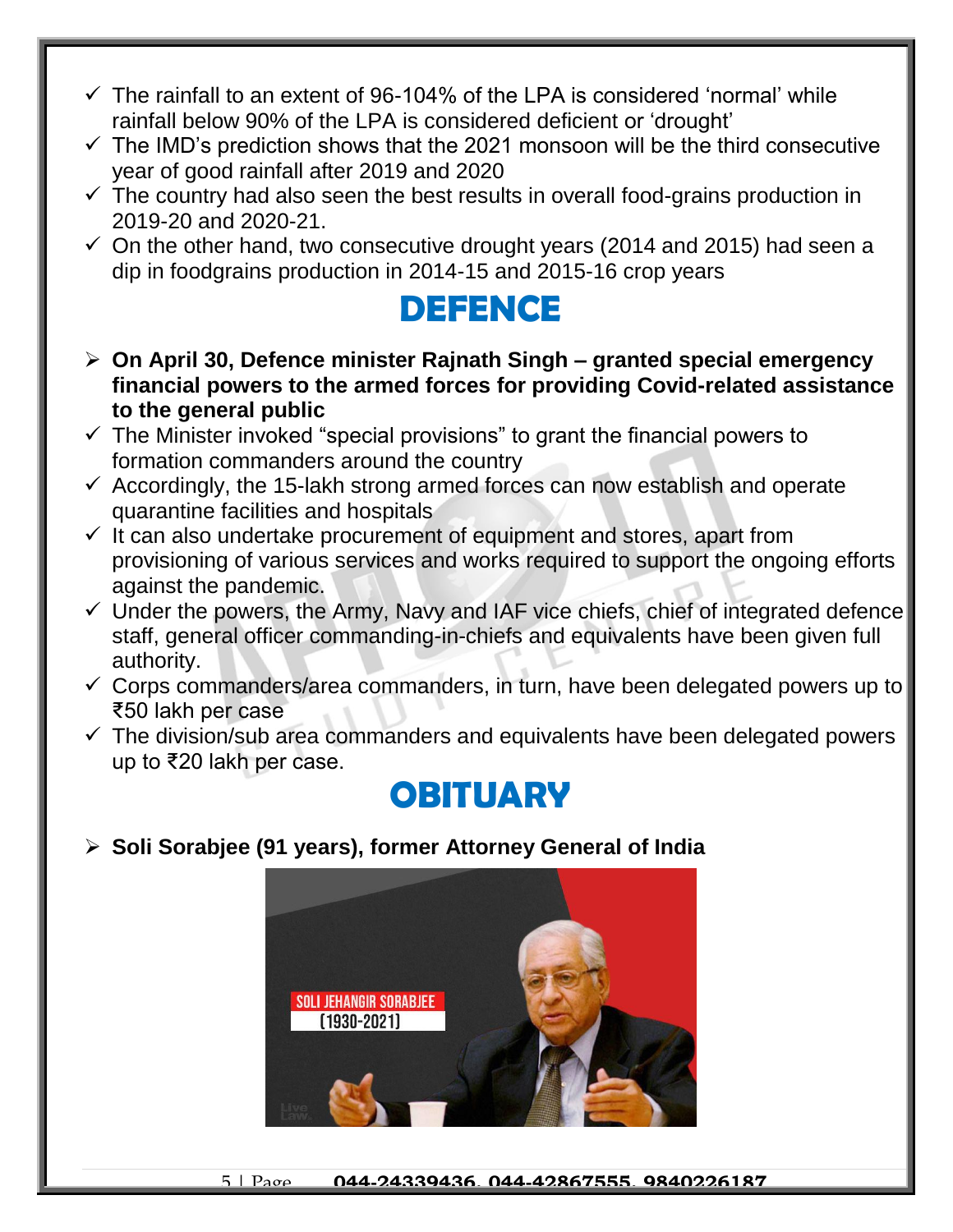- $\checkmark$  Soli Sorabiee, a veteran lawyer and legal luminary, passed away on April 30 after being admitted to a private hospital in South Delhi for treatment of the Covid-19 infection.
- $\checkmark$  Soli Sorabiee began his legal career in 1953 at the Bombay High Court.
- $\checkmark$  He was designated a senior advocate by the Supreme Court of India in 1971 and went on to become the Attorney General of India.
- $\checkmark$  Sorabjee served as the Attorney General from 1989-90 and then from 1998-2004.
- $\checkmark$  He was famously assisting Nani Palkhivala, another courtroom genius, alongwith Fali Nariman, in the landmark Keshavananda Bharati vs State of Kerala case who argued against the government.
- $\checkmark$  In his long innings at the Bar, Soli was renowned for his work on human rights.
- $\checkmark$  In 1997, he was appointed by the UN as a Special Rapporteur for Nigeria to report on the human rights conditions in the country.
- $\checkmark$  From 1998-2004, he was also the Chairman of the UN sub-committee on the Protection and Promotion of Human Rights
- $\checkmark$  In March 2002, Soli Sorabiee was honored with the Padma Vibhushan, the second-highest civilian honour in the country, for his work to defend freedom of speech and human rights.

#### **K V Anand, ace cinematographer and film director (54 years)**



 $\checkmark$  The National award recipient, K V Anand died in Chennai on April 30 due to Covid-related complications.

#### TIMELINE



6 | Page **044-24339436, 044-42867555, 9840226187**